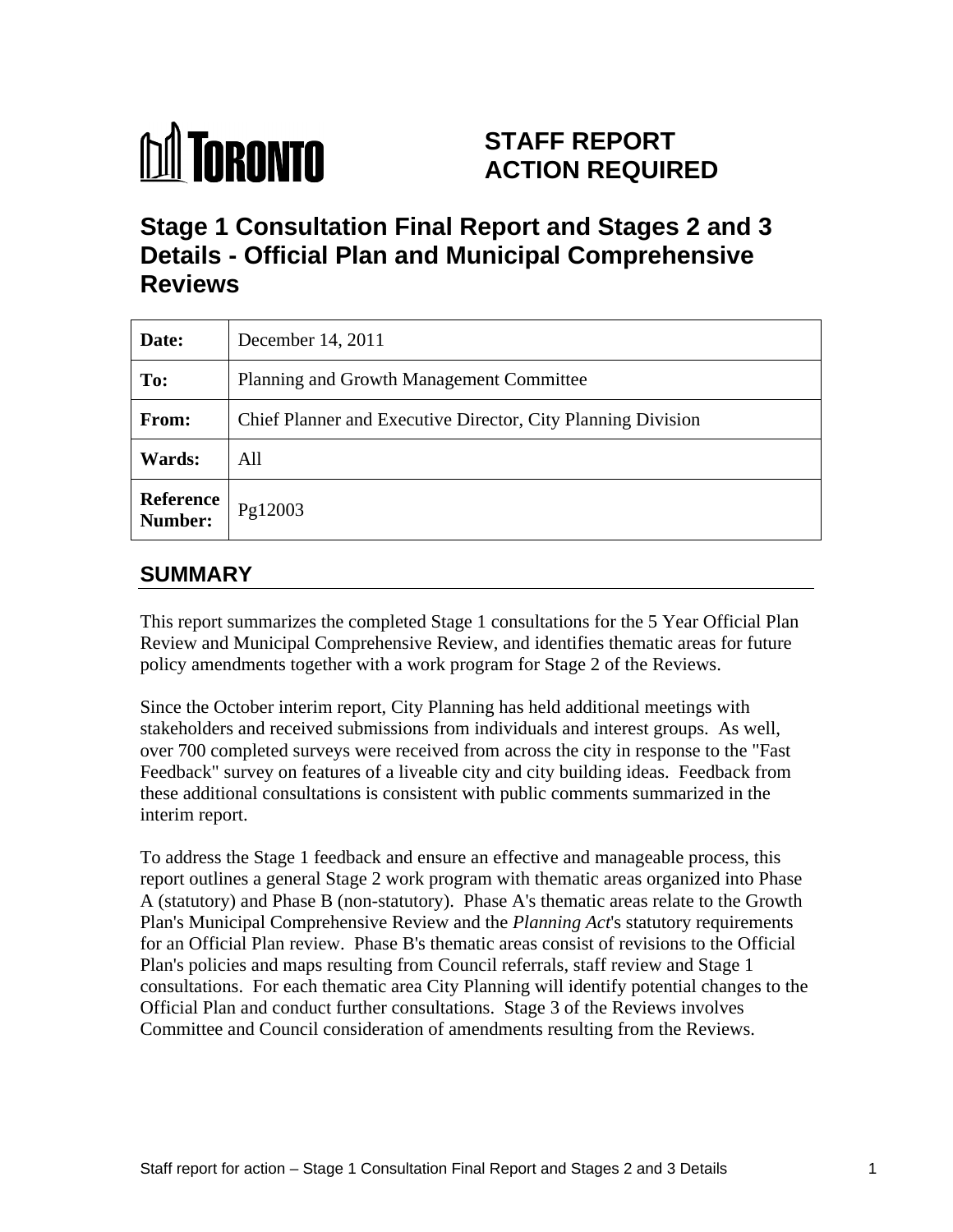## **RECOMMENDATIONS**

#### **The City Planning Division recommends that:**

- 1. City Council receive this report for information on the complete Stage 1 consultations for the 5 Year Review of the Official Plan and Municipal Comprehensive Review.
- 2. City Council adopt the approach for Stage 2 of the Reviews outlined in this report, namely organizing thematic areas into statutory and non-statutory phases:
	- i) Phase A (statutory) consisting of the Growth Plan's Municipal Comprehensive Review and the *Planning Act*'s statutory requirements for an Official Plan review; and
	- ii) Phase B (non-statutory) consisting of revisions to the Official Plan's policies and maps resulting from Council referrals, staff review and Stage 1 consultations.
- 3. The Chief Planner and Executive Director, City Planning:
	- i) prepare Request for Direction reports containing proposed Official Plan amendments by thematic areas for Planning and Growth Management Committee including the scheduling of open houses; and
	- ii) include the results of the public consultation along with proposed Official Plan amendments in a final report for thematic areas to Planning and Growth Management Committee.
- 4. The Planning and Growth Management Committee hold special meetings, as prescribed by Section 26 of the *Planning Act,* on the proposed Official Plan amendments for Phase A thematic areas in Spring and Fall 2012, and special meetings for Phase B thematic areas in late 2012 and 2013.

#### **Financial Impact**

The recommendations in this report have no financial impact.

## **DECISION HISTORY**

At its May 30, 2011 meeting, Planning and Growth Management Committee approved the recommendations in the Five Year Review of the Official Plan and Municipal Comprehensive Review Report, dated May 10, 2011, setting out the consultation strategy approach for the Reviews. The report is available at:

[www.toronto.ca/legdocs/mmis/2011/pg/bgrd/backgroundfile-38172.pdf](http://www.toronto.ca/legdocs/mmis/2011/pg/bgrd/backgroundfile-38172.pdf)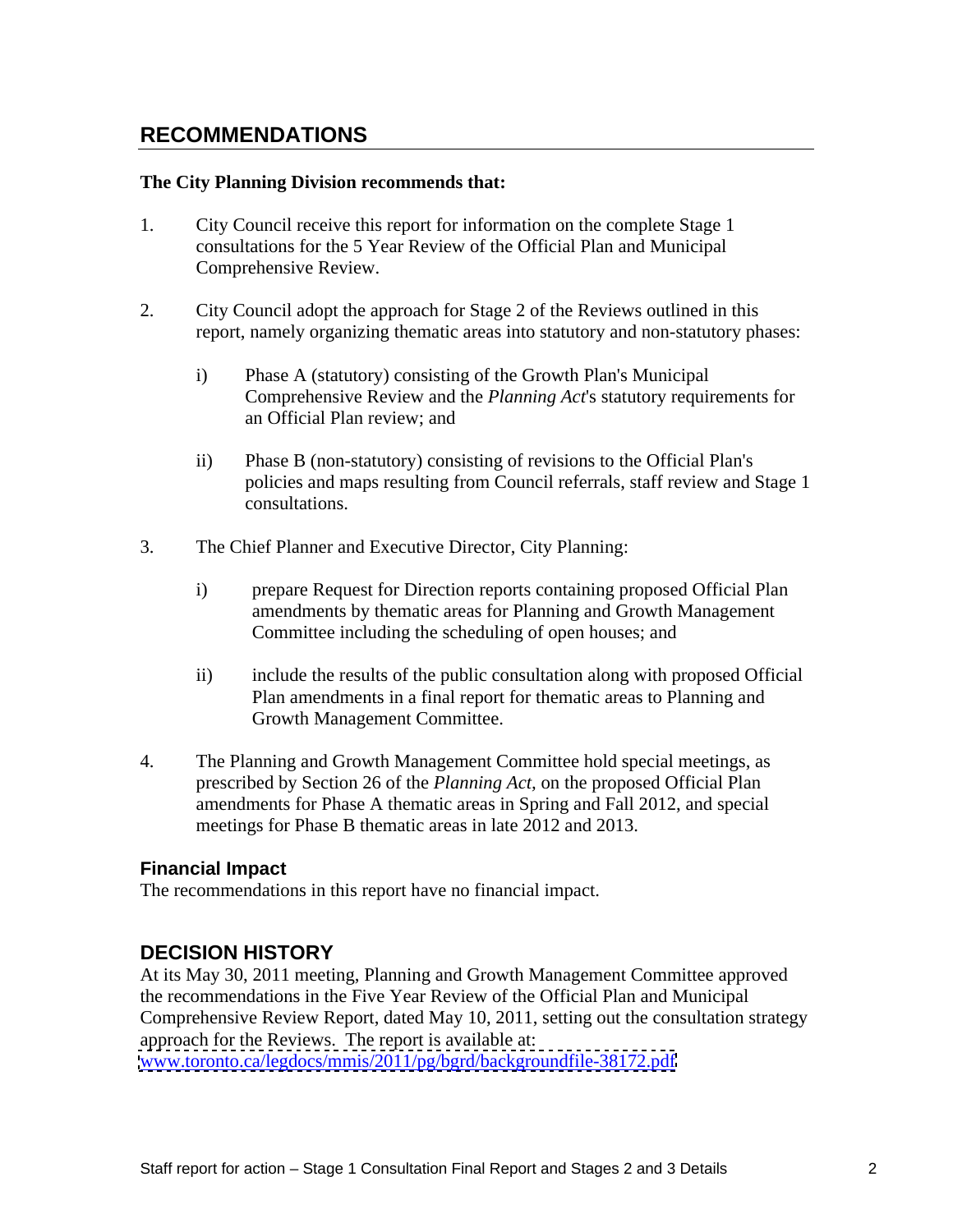The Committee also identified items to be considered by the Chief Planner in the Reviews work program, and requested the Chief Planner consult with faith groups and educational groups, hold a stand-alone meeting to obtain public input on affordable housing policies as well as ward meetings if requested by the local councillor. The Committee's clause is available at:

<http://app.toronto.ca/tmmis/viewAgendaItemHistory.do?item=2011.PG5.2>

At its November 8, 2011 meeting, the Committee approved the recommendations in the Consultation Stage 1 Interim Report – Official Plan and Municipal Comprehensive Reviews, dated October 17, 2011, highlighting Stage 1 consultations to date. The Committee directed the Chief Planner to report in the first quarter of 2012 on the complete Stage 1 consultations and proposed thematic areas for policy amendments. The report is available at:

www.toronto.ca/legdocs/mmis/2011/pg/bgrd/backgroundfile-41970.pdf<br>The Committee's clause is available at:

<http://app.toronto.ca/tmmis/viewAgendaItemHistory.do?item=2011.PG9.5>

## **ISSUE BACKGROUND**

### **Planning Act**

The *Planning Act* requires municipalities to review their Official Plan at least every five years after the Plan comes into effect. Toronto's Official Plan was adopted by Council in 2002 and brought into force by the Ontario Municipal Board in June 2006. Accordingly, the City is required under Section 26 of the *Planning Act* to commence an Official Plan Review by June 2011.

It is important to recognize that this is a review to consider what policies of the existing Official Plan are working, what policies need to be updated, revised or deleted, and what new policies are required to be added. The purpose of this review is not to create a new Official Plan from first principles.

#### **Growth Plan**

The Provincial Growth Plan for the Greater Golden Horseshoe states that municipalities may permit the conversion of lands within employment areas to non-employment uses only through a Municipal Comprehensive Review where a number of key criteria are met.

Council may authorize a Municipal Comprehensive Review at any time, independent of the statutory review of the Official Plan. Since the *Planning Act* requires that the City review the policies and designations for employment lands as part of the 5 Year Review of the Official Plan, the Growth Plan's Municipal Comprehensive Review for areas of employment is being undertaken concurrently with this Official Plan Review.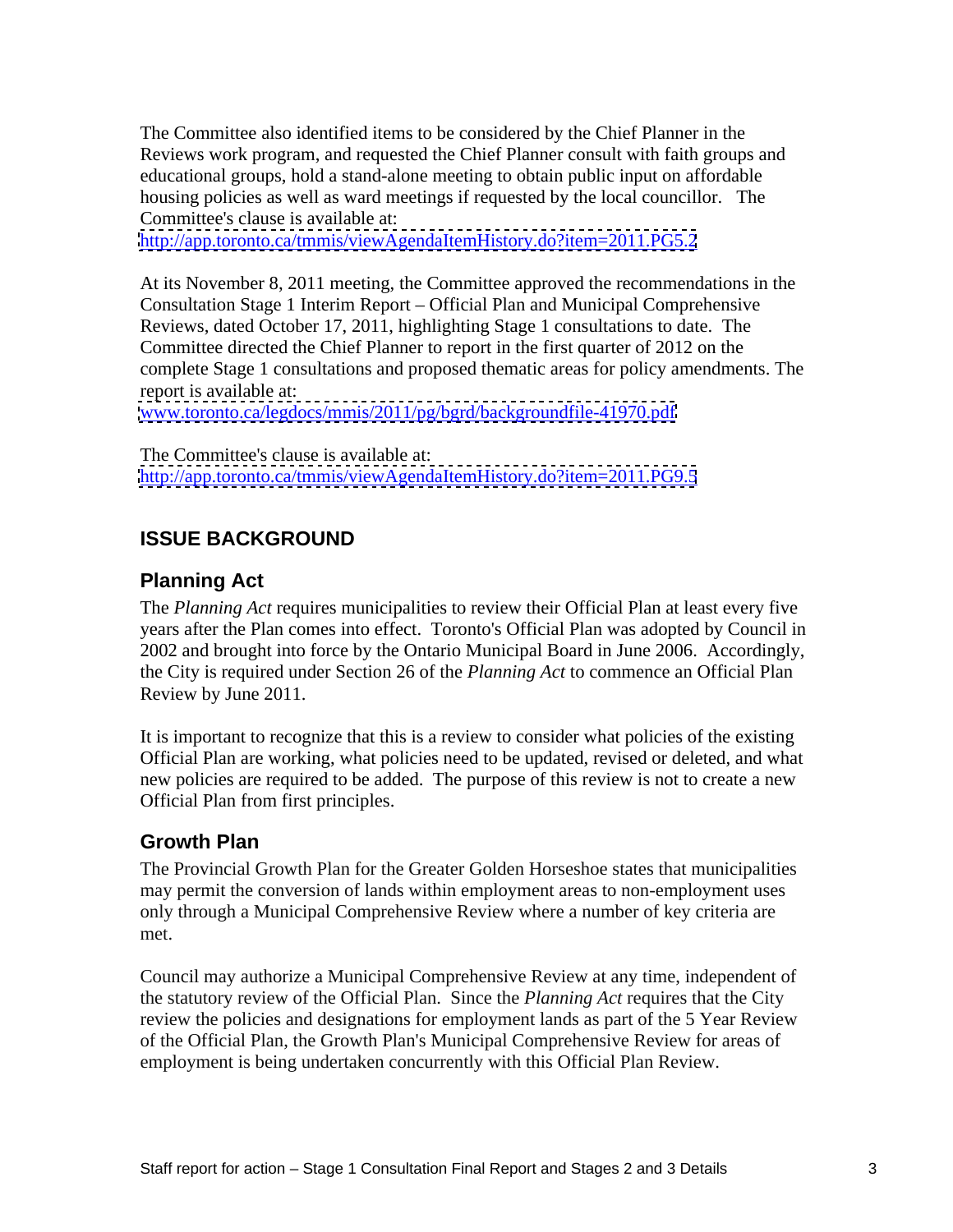## **Review Stages**

The general work program for the Official Plan and Municipal Comprehensive Reviews includes matters required to be addressed by the *Planning Act* and the Growth Plan; matters that Council has referred to be part of the Reviews; policy areas that need updating to address legislative changes, civic needs or 'facts on the ground'; and issues arising as a result of Committee and Council deliberations and public consultations.

To address the above matters in an orderly manner, the general work program is organized into three stages.

**Stage 1** (current stage) of the Reviews involves information gathering and public engagement**.** Information gathering includes research on growth trends, such as trends in housing occupancy, and studies on specific topics such as heritage and employment lands. This work is on-going. Public engagement, which is now complete, had three components: online consultation, stakeholder roundtable meetings and six public open houses.

**Stage 2** of the Reviews involves identifying directions and potential changes to the Official Plan in response to Stage 1 research and consultation as well as Council referrals. A second round of public engagement will occur to obtain feedback on potential changes to the Official Plan. Public engagement will include online and public meeting formats.

**Stage 3** of the Reviews involves City Planning staff preparing a final report with recommendations for Council's consideration. The *Planning Act* contains special public consultation requirements that apply to the 5 Year Review of the Official Plan including holding a special public meeting of Council.

## **COMMENTS**

Stage 1 consultation consisted of stakeholder meetings, online consultation and six open houses. City Planning's Interim Report provides an overview of the communications outreach used to connect with a wide variety of people and interests regarding the Reviews. This report summarized feedback from the September Open Houses and stakeholder meetings with the Building Industry and Land Development Association (BILD), the Toronto Industry Network (TIN), the four school boards, an independent school association and affordable housing providers.

## **Feedback**

Feedback from additional stakeholder meetings, a Heritage Town Hall, the survey, and submissions from individuals and groups is summarized below. This feedback is consistent with earlier Stage 1 consultations.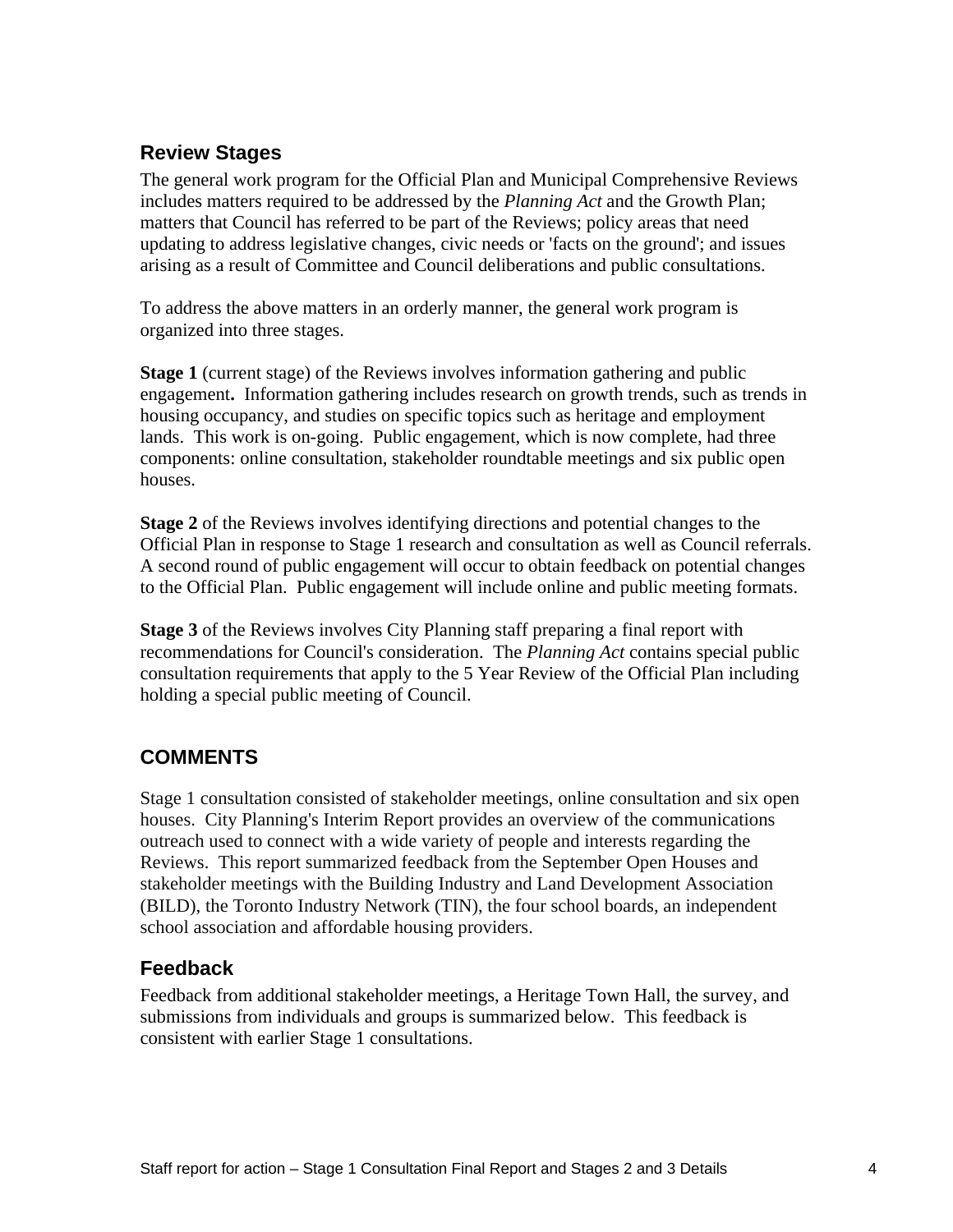#### Stakeholder Meetings

Since the October interim report City Planning has met with seven additional stakeholder groups: the Toronto and Region Conservation Authority, faith groups, the Province, Aboriginal groups, Toronto Cyclists Union, the City's Design Review Panel and the Toronto Women's City Alliance.

Stakeholder discussions ranged from how the current Official Plan is working to what areas could be improved and what matters need to be addressed. Appendix 1 provides feedback from each stakeholder meeting. Generally, stakeholders support the overall policies of where and how Toronto should grow and would like to see additional policy guidance on city building topics related to their interests, such as: healthy communities; protection of views; enhanced public safety in the design of places and spaces; priority cycling routes; the broad role of places of worship; support for heritage restoration; and protection and commemoration of Aboriginal cultural heritage and archaeological sites.

#### Heritage Town Hall

On December 1, 2011, a Heritage Town Hall provided an opportunity for the public to learn about and share their observations and ideas on heritage policies in Toronto. The Town Hall's facilitated discussion focussed upon the key elements of current Official Plan heritage policies that should be kept, key gaps and weaknesses in those policies and what additional policies may be required. Appendix 2 highlights feedback from the 120 plus participants representing a variety of interests groups. Many participants acknowledged that preserving and promoting heritage requires a multi-pronged approach. This includes utilizing a range of tools (e.g. registry, easements, grants, bonusing, heritage conservation districts); identifying partnership opportunities for conducting research and supporting restoration work; taking advantage of the opportunity new development presents to preserve heritage; and adopting stronger policies and concise definitions in the Official Plan.

#### Fast Feedback Survey

In August 2011, City Planning launched a 'Fast Feedback' survey to supplement Stage 1's open house and stakeholder consultations. The Fast Feedback survey was available online and on paper from late August to October 17, 2011.

A total of 731 completed surveys were received. Survey questions included pre-filled options and open text boxes, with all responses transcribed to a database, organized by category and analyzed.

Results of the survey demonstrate clear consensus across the city on key issues. Offered 21 choices and the opportunity to offer their own ideas, respondents all placed cultural diversity, neighbourhoods, public parks and the downtown/waterfront as four of their top five Toronto strengths. Similarly, respondents identified transit, housing affordability, development/infrastructure investment and housing options as key opportunities for Toronto to improve going forward. Across the survey, transportation and housing were the top two issues, though respondents offered far more suggestions for improving transportation than for housing. Other suggestions included a call for greater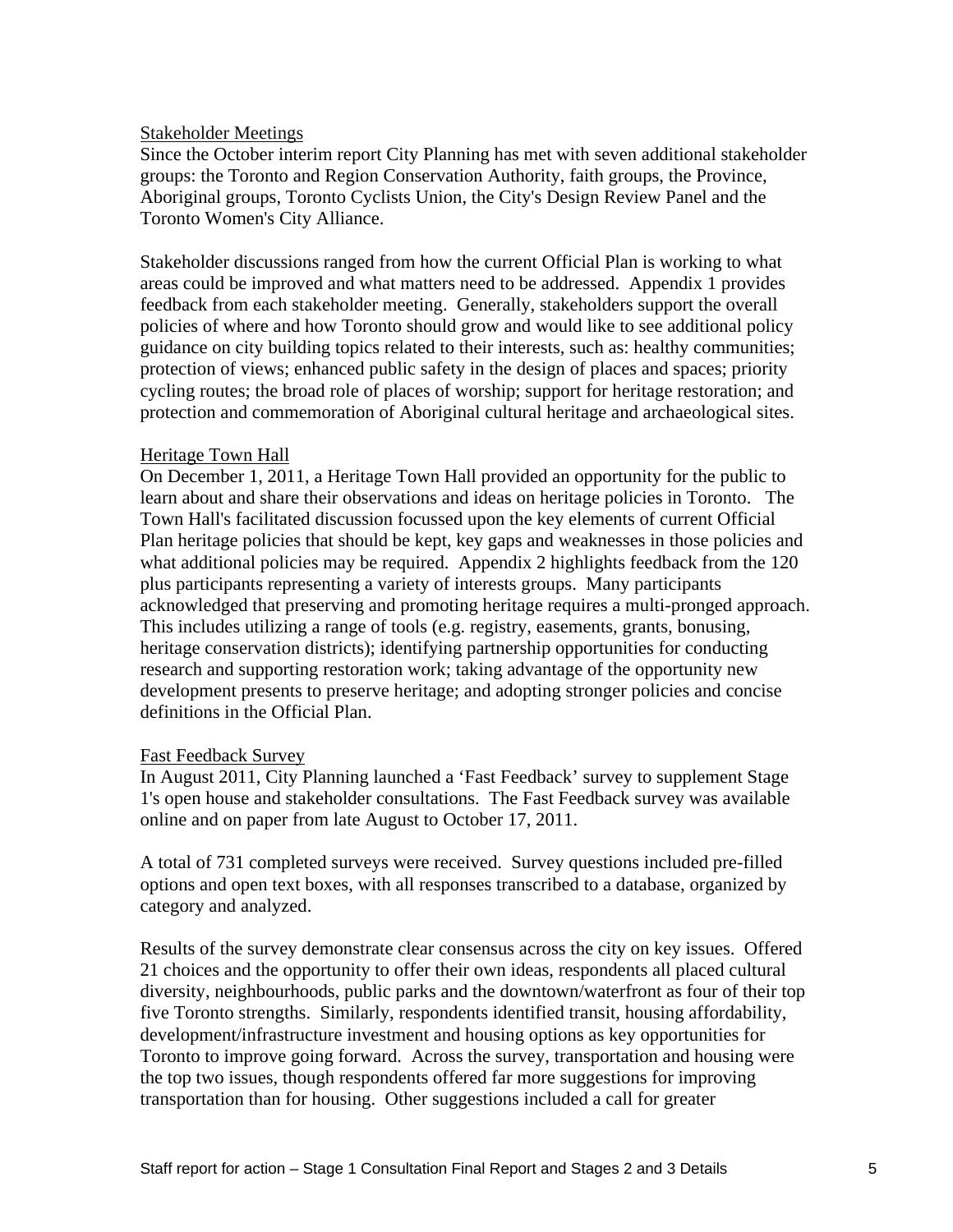intensification, and better protection for heritage resources and employment lands. Respondents also offered praise for recent developments at the waterfront, including Sherbourne Common, and community housing developments.

Overall, respondents support the growth strategy of the Official Plan and support the protection of neighbourhoods, but do offer suggestions for improvement. They believe that the best places in Toronto have great transit access, are busy and walkable, with nearby parks and green space. Respondents overwhelmingly suggested that transportation should be a focus in the Reviews, with a high number of respondents requesting improvements for transit and cycling. In suggesting improvements, many respondents offered ideas and examples from other cities from which Toronto could learn and benefit.

City Planning's Stage 1 "Fast Feedback" Survey Summary is in Attachment 3 and available on the Reviews website under the "Bulletins" heading at: [www.toronto.ca/opreview/docsandinfo.htm](http://www.toronto.ca/opreview/docsandinfo.htm)

#### Other Stage 1 Feedback

Stage 1 feedback also included submissions from individual residents, businesses, interest groups, and various resident and business improvement associations covering a range of city building topics. Overall, individual and group submissions are consistent with areas of feedback received at the open houses, stakeholder meetings and through the survey. Individuals and groups acknowledge that Toronto is growing and generally support the Official Plan's growth management strategy of directing growth to certain areas and away from others. At the same time a common narrative running through these submissions is ensuring amenities, services and infrastructure keep pace with growth because these components are important contributors to Toronto's success as an attractive place to live, work, invest and play.

#### **Stage 1 Consultation Themes**

Feedback from the open houses, stakeholder meetings, survey, and submissions has been organized into a number of city-building themes along with a few examples relating to each theme.

**Growth Strategy Growth Strategy** 

- general support for strategy of directing growth to *Downtown*, *Centres*, *Avenues*, *Employment Areas* and other *Mixed Use Areas* where transit is available and people have transportation options
- ensure amenities, such as parks, and services keep pace with development, particularly in the *Downtown* and *Centres*
- need for a detailed planning framework for *Downtown* including better protection of lower-scale neighbourhoods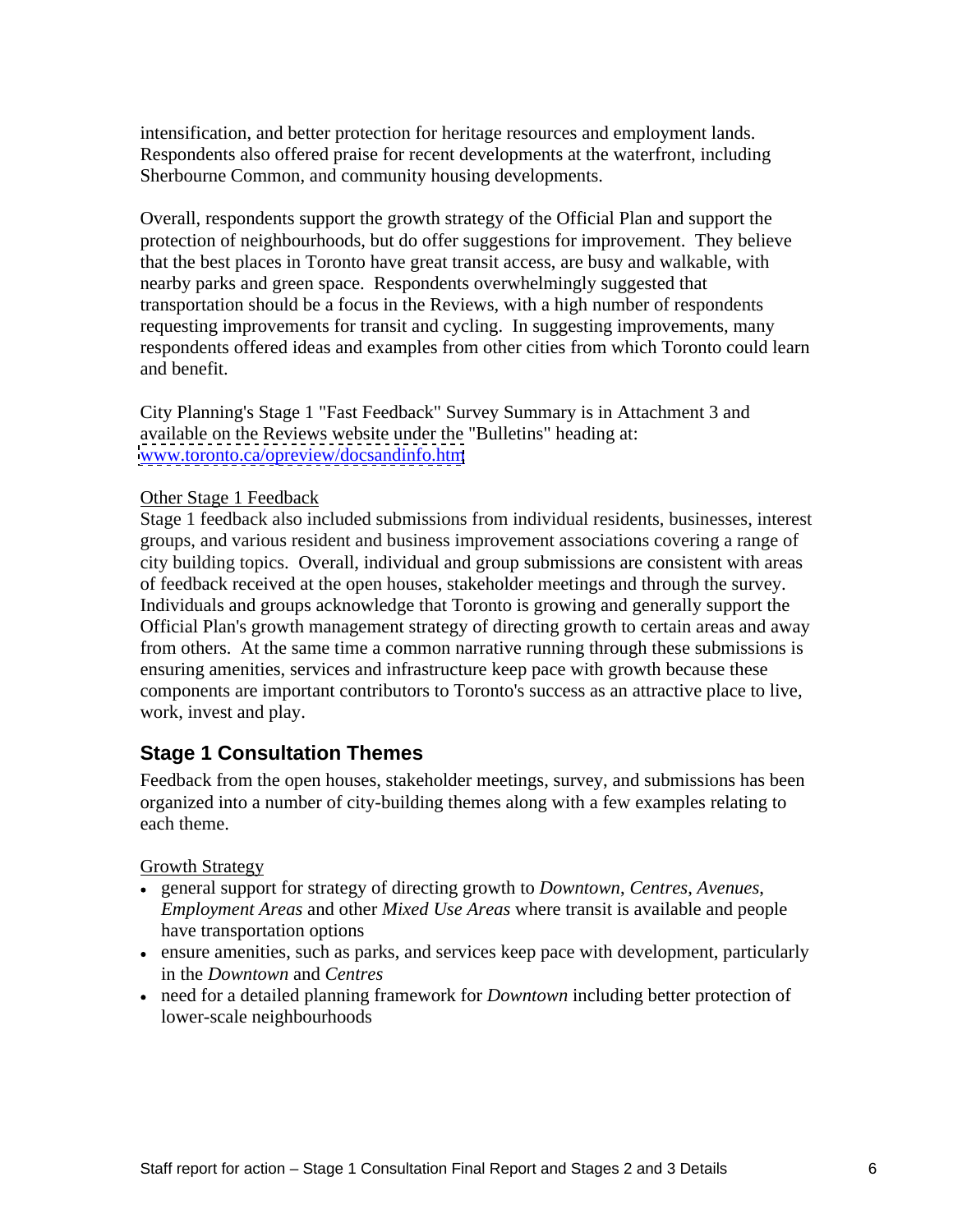#### Neighbourhoods

- recognition that *Neighbourhood* protection policies are generally working to prohibit higher scale development
- concern that oversized homes are replacing bungalows in several areas of Toronto and the character of these neighbourhoods is changing as a result
- protect neighbourhoods from development along *Avenues* and in the *Centres*
- retrofit neighbourhoods to encourage walking

#### **Transportation**

- consistent call for greater investment in transportation infrastructure, most notably transit improvements and bicycle and pedestrian infrastructure to improve transportation alternatives to the motor vehicle
- consensus that road and transit congestion is getting worse in Toronto and investment in transportation infrastructure is urgently needed
- connect areas across Toronto with improved transportation infrastructure, particularly transit
- ensure streets are designed to balance the needs of all users

#### Mix of Uses

- ensure mixed use development is truly mixed with a variety of uses (e.g. office, retail, residential)
- support local commercial-retail strips to ensure a mix of space sizes and types

### **Housing Options**

- lack of affordable housing in Toronto, and a worsening rental situation of lower vacancies and rising rental prices
- support for the practice of inclusionary zoning (i.e. a requirement that every development contain a minimum percentage of affordable rental dwelling units) concern that no one is building significant amounts of rental housing
- 
- need to provide units large enough for families with children
- need to provide a mix of housing sizes and types across the city

#### Employment Lands

- support for retention of employment areas for employment growth to provide jobs in the City for Torontonians and not turn Toronto into a 'bedroom community' for employers in the GTA
- strong emphasis from the business community to provide a buffer between employment areas that may have impactful industries and residential uses. Consistent opposition to residential uses in employment areas
- many comments that *Employment Area* policies in the Official Plan need refinement. For example, need to differentiate between types of employment areas, not just one designation, and need to recognize employment areas with a significant retail component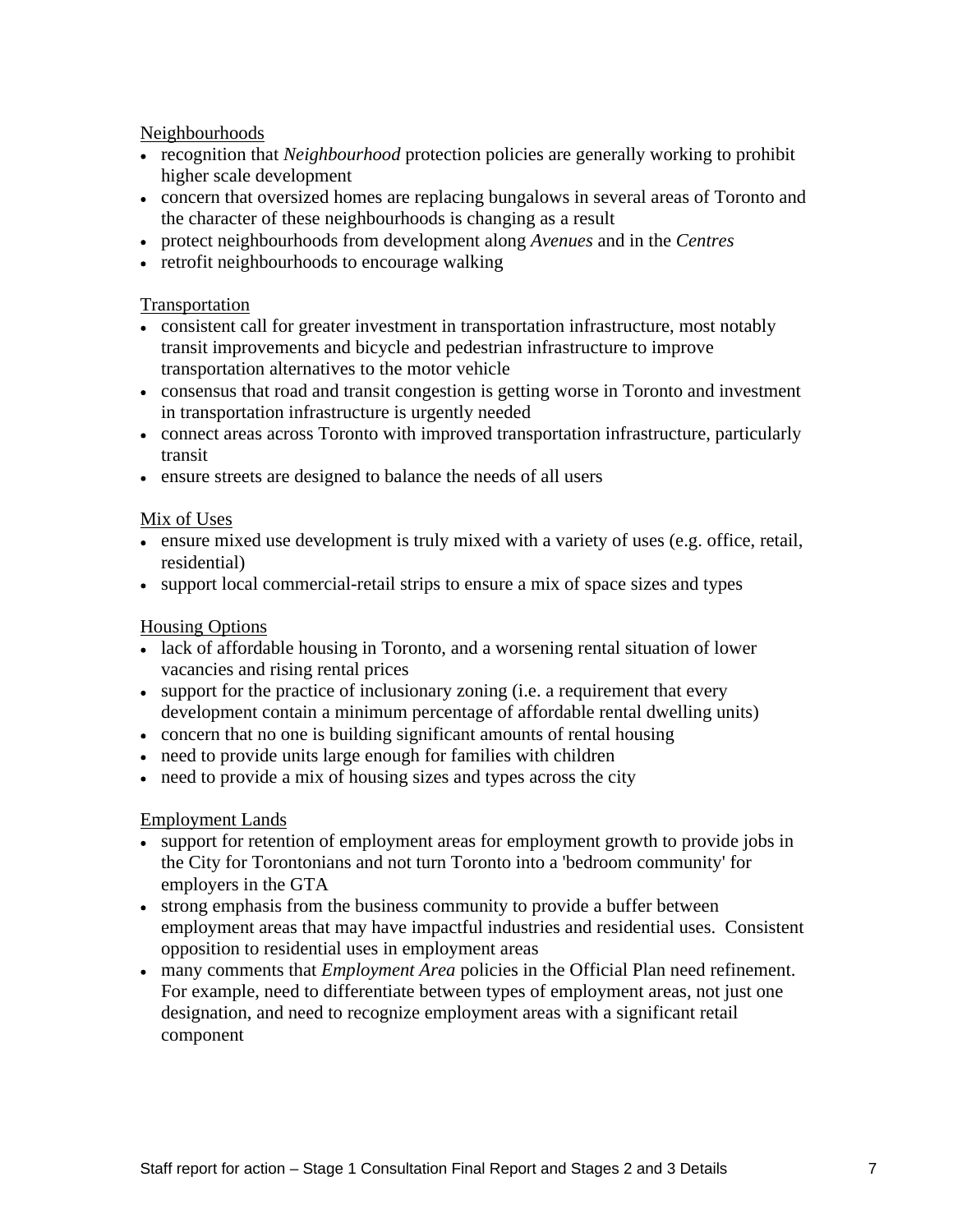#### **Heritage Heritage** *Heritage Heritage Heritage Heritage Heritage Heritage Heritage Heritage Heritage Heritage Heritage Heritage Heritage Heritage Heritage Her*

- support for strengthening the Official Plan heritage policies
- need to improve Heritage Conservation District policies
- preserve complete structures rather than just facades and provide heritage incentives
- need stronger policies to protect important views and vistas
- strengthen tools (e.g. grants, bonusing) for heritage restoration
- prioritize non-profit organizations for heritage incentive programs

#### Parks and Green Spaces

- strong appreciation for Toronto's parks and natural areas including ravines
- need to improve and expand the parks and open space system as population grows including in some underserviced areas outside of the growth areas
- increase tree coverage across Toronto

#### **Sustainability** and the set of the set of the set of the set of the set of the set of the set of the set of the set of the set of the set of the set of the set of the set of the set of the set of the set of the set of the

- ensure sustainability is required in city building including green design
- plan for climate change from the design of buildings to infrastructure

#### **Culture** experience that the contract of the contract of the contract of the contract of the contract of the contract of the contract of the contract of the contract of the contract of the contract of the contract of the

- Toronto's cultural diversity is a real positive aspect of the city
- public art and cultural facilities contribute to a liveable, beautiful city

#### Accessibility **Accessibility**

incorporate accessibility into the design of public spaces, such as streets and parks, to address the needs of users at all ages and all abilities

#### Urban Design

- elevate the design of new buildings and the public realm
- improve the quality of design in new residential development particularly at-grade uses and interface with the public realm
- broaden the mandate of the Design Review Panel
- do a better job of placemaking

#### Community Engagement

facilitate community engagement earlier and more regularly in the development review process

## **Stage 2 Work Program**

To address the Stage 1 feedback and ensure an effective and manageable process, this report recommends organizing the Stage 2 work program into statutory (Phase A) and non-statutory (Phase B) thematic areas.

#### Phase A – Statutory Requirements

Section 26 of the *Planning Act* requires that certain matters be included in a review of the Official Plan. The Review must ensure that the Official Plan: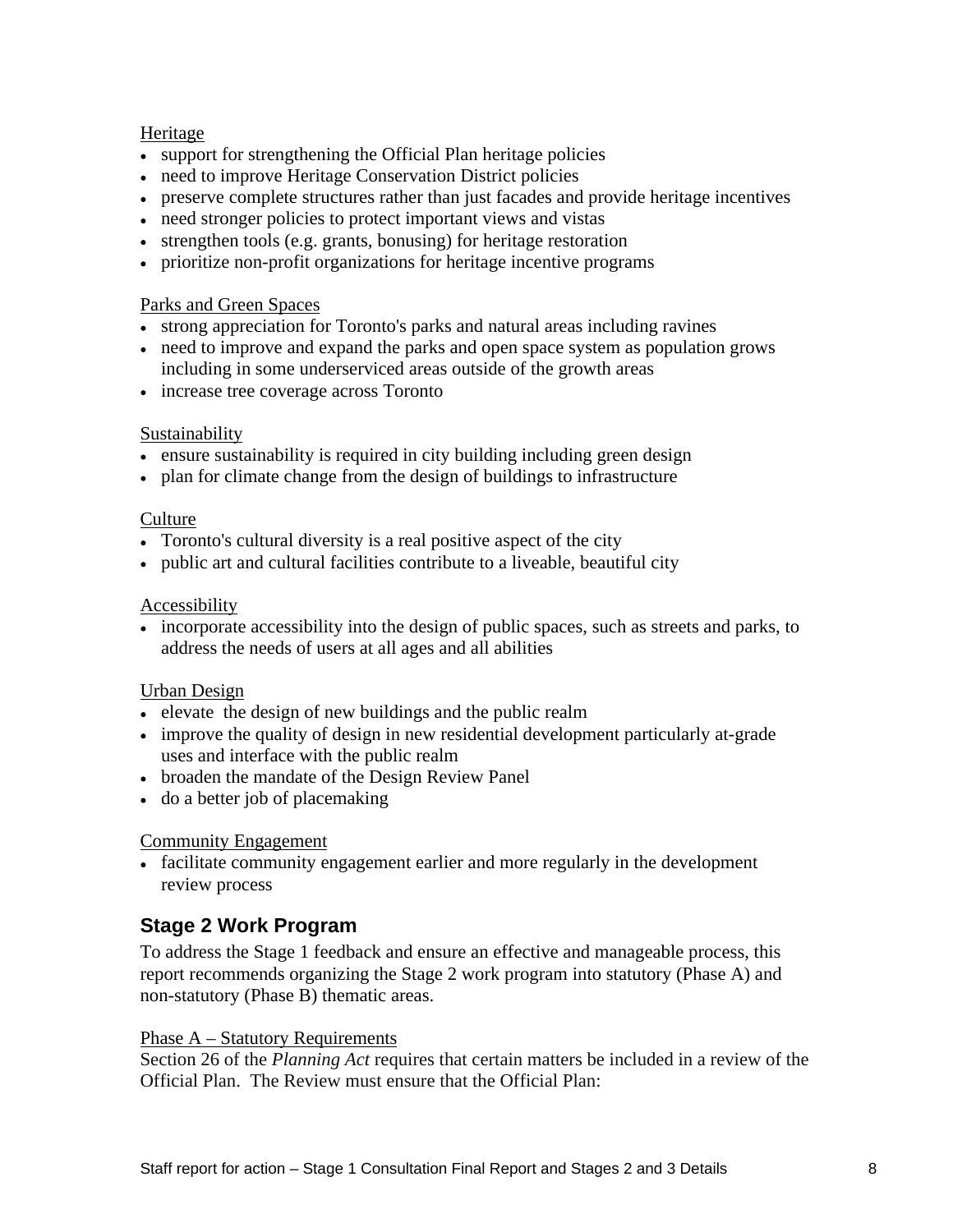- conforms with provincial plans or does not conflict with them,
- has regard to the matters of provincial interest listed in section 2 of the Act, and
- is consistent with policy statements issued under subsection 3 of the Act.

As well, Section 26 of the *Planning Act* requires that the City review its Official Plan policies dealing with areas of employment. As noted earlier in this report, the Growth Plan's Municipal Comprehensive Review for areas of employment is being undertaken concurrently with the Official Plan Review.

Accordingly, the Phase A work program will entail preparing amendments related to a number of thematic areas to address the Growth Plan's Municipal Comprehensive Review and the *Planning Act*'s statutory requirements.

#### *Employment*

As part of the Reviews, the City is examining whether or not the Official Plan's current policies, including its land use designations, are appropriate to plan for employment uses and economic growth in the years ahead. Consultants are undertaking a study of employment uses to identify evolving land and space needs for various sectors, and how the current Official Plan addresses these needs. The study is part of a comprehensive work program addressing the *Planning Act*'s Section 26 requirements to review policies and designations dealing with areas of employment and the Municipal Comprehensive Review criteria referred to in the Provincial Growth Plan. This includes City staff assessing applications and requests to convert employment lands to non-employment uses.

#### *Population*

City Planning staff are undertaking a forecasting exercise to determine if the Official Plan's current policies, including its land use designations, can accommodate Provincial Growth Plan forecasts for population growth. This study's findings in conjunction with other studies will be used to evaluate whether or not changes to existing land use designations and/or the redesignation of lands are warranted.

#### *Heritage*

The Official Plan's heritage policies, adopted in 2002, require a complete redrafting to reflect the City's powers and responsibilities under the *Ontario Heritage Act,* the *Provincial Policy Statement,* and the Provincial Growth Plan*.* Consultants and City staff are undertaking a full review of heritage policies which involves an extensive focussed consultation process involving a large number of stakeholder interviews, a Heritage Advisory Committee with broad representation from groups involved in heritage resource conservation, a special meeting with Aboriginal representatives and a Heritage Town Hall. Consultation to date has identified the need for stronger and clearer Official Plan policies regarding the identification and protection of: built heritage resources, heritage conservation districts, important cultural heritage landscapes, significant views and vistas, and archaeological sites. The need for additional policies has also been identified to address heritage preservation incentives and consultation with Aboriginal communities regarding preservation of their cultural heritage.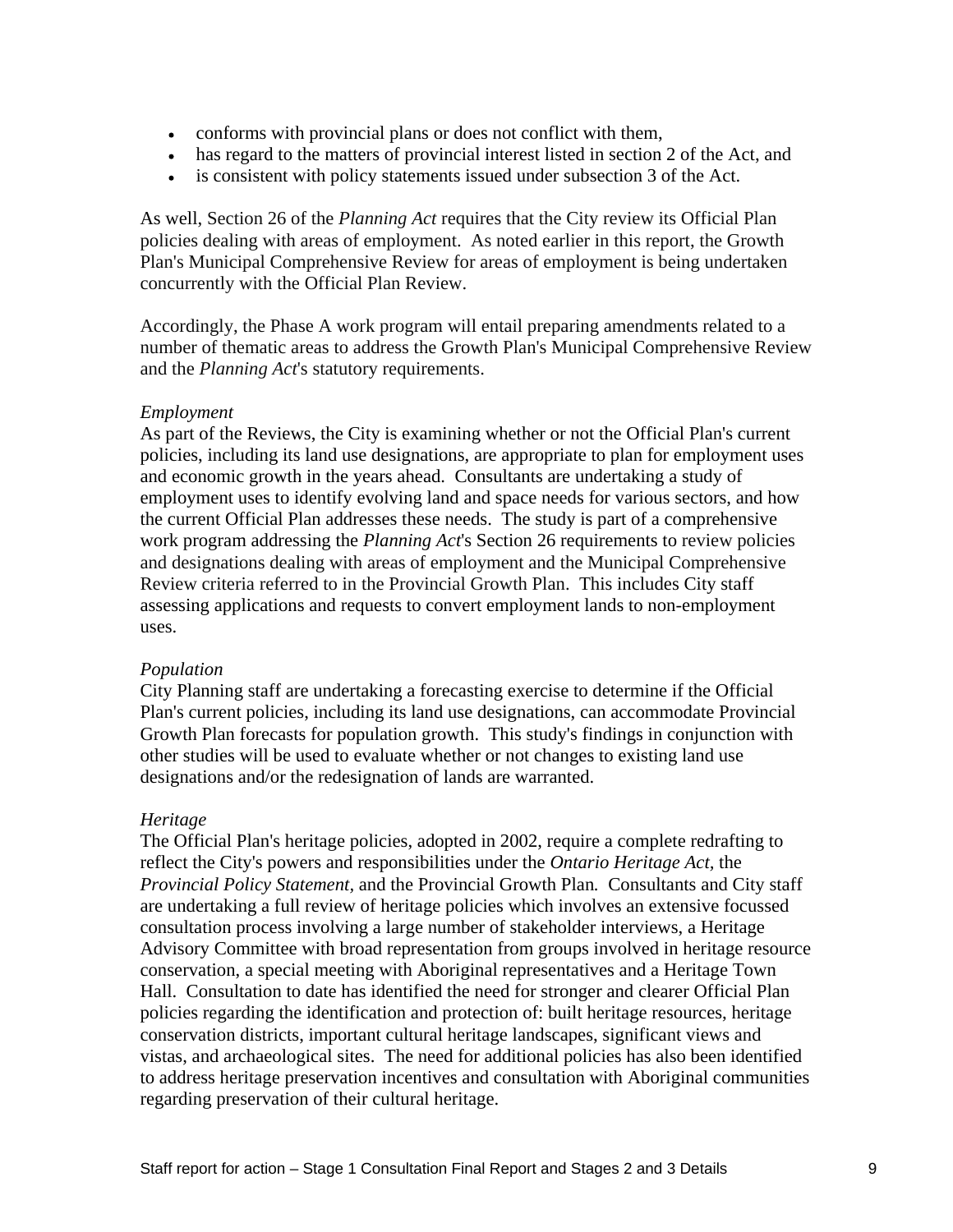#### *Transportation*

The Official Plan's transportation policies are being reviewed in light of Metrolinx's Big Move – the Regional Transportation Plan. Updates to the Official Plan policies and maps will address the Big Move's policies including those on mobility hubs, intensification corridors, active transportation and delineation of higher order transit. In conjunction with this work it is appropriate to address various non-statutory transportation matters. This includes updates to Map 3 (Rights-of-Way Widths Associated with Existing Major Streets) and Schedules 1 and 2 pertaining to planned right-of-way widths and unbuilt roads.

#### *Provincial Plan Conformity*

City Planning staff will prepare amendments to ensure that Toronto's Official Plan conforms to various provincial plans. This includes the Growth Plan for the Greater Golden Horseshoe as well as minor amendments that may be needed to implement the Province's Rouge Plan, the Green Belt Plan and the Parkway Belt West Plan.<br>Phase B – Non-Statutory Requirements

Stage 2's Phase B will address various non-statutory matters for the Official Plan Review arising from Council referrals, updates identified by staff and Stage 1 consultations. The broad thematic areas are identified below.

#### *Study Implementation*

At Council's request the implementation of relevant portions of the Mid-Rise Buildings and Avenue Study, and the Tower Renewal Initiative is being undertaken by identifying potential policy amendments to the Official Plan. City staff are also reviewing *Avenue* segments identified on Map 2, Urban Structure, and the underlying land use designations, as requested by Council.

#### *Parks*

Various updates to mapping and designations related to parks and open space are required to recognize additions to the parkland inventory. City staff are also examining policies related to sunlight in parks and the parkland disposition policy to ensure it deals with utility easements.

#### *Environment*

In addition to addressing provincial plans in Phase A, other updates to environment policies include climate change mitigation policies, a light pollution abatement policy and sustainable energy policies, all requested by Council. Work related to a new shoreline protection policy, special policy area identification for floodplains and updates to the mapping of environmentally significant areas is also required.

#### *Housing*

A range of housing related topics are being addressed through the Official Plan Review, including: an examination of affordable ownership housing definitions and incentives; the effectiveness of the large site affordable housing policy; a requirement for a mix of unit sizes within residential buildings; and identifying as affordable rental housing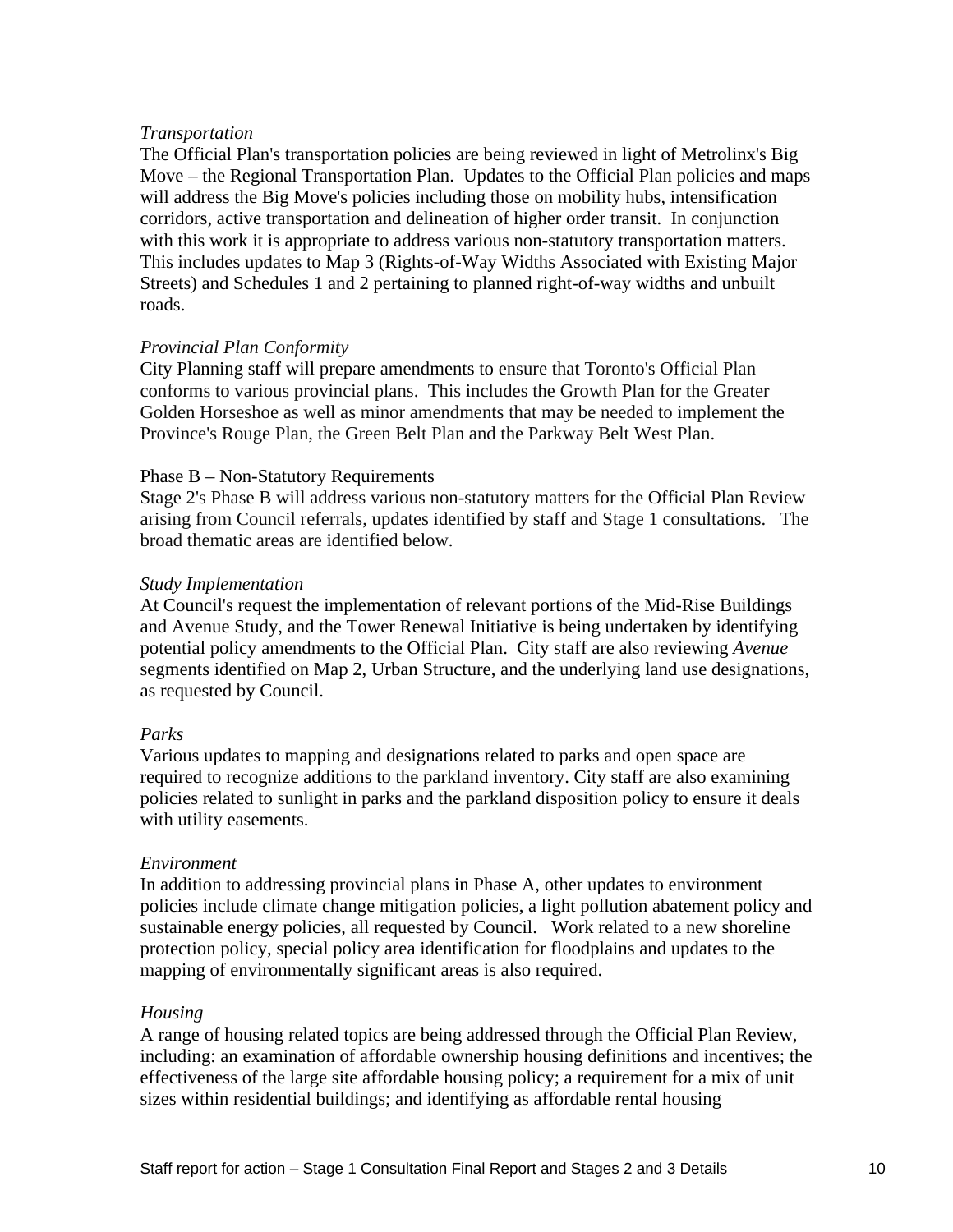condominium-registered units owned by non-profit housing providers and rented to their clients. The review of housing policies includes an assessment by consultants of the replacement of rental housing in new mid-rise residential buildings on the *Avenues.*

#### *Food*

City Planning staff are working with the Food Policy Council on policies to encourage access to fresh food sources in areas with a lower income profile and no easy pedestrian access to fresh food.

#### *Culture*

The inclusion of public art as a mandatory requirement in major private sector developments is being explored, as requested by Council. The permissions for cultural work spaces (both work space and training space) and protecting existing concentrations of cultural facilities and workers are also being examined.

#### *Urban Design*

A range of topics are being explored to enhance existing Official Plan policies. This includes Committee's request for new policies to enhance public spaces and identify new public squares in key locations; additional policy direction regarding sunlight and pedestrian comfort; and criteria for large site redevelopment. The protection of important views and vistas is linked to the Heritage work program.

#### *Neighbourhoods*

The Neighbourhoods policies will involve a series of adjustments to strengthen the intent of protecting the character and scale of Toronto's neighbourhoods. This includes policies related to infill, "house behind a house", small scale retail and transitions from higher scale areas.

#### *Apartment Neighbourhoods*

Updates will be, in part, related to implementing the Tower Renewal Initiative as well as a policy to deal with development criteria for more comprehensive redevelopment of large scale *Apartment Neighbourhoods* and differentiation of scale for infill in low-rise apartment neighbourhoods*.*

#### *Mix of Uses*

Policy direction for retaining non-residential space in commercial plaza redevelopment and requiring a minimum mix of uses in mixed use proposals is part of the Review, as requested by Council.

#### Stage 2 Reporting

Part of the Stage 2 work program involves reporting to Planning and Growth Management Committee with the proposed amendments by thematic area and seeking the Committee's direction to conduct consultation. Request for Direction reports will enable the Committee to review Stage 2 work and proposed amendments prior to a second round of public engagement. This approach is consistent with established City Planning practice for City-initiated amendments to the Official Plan.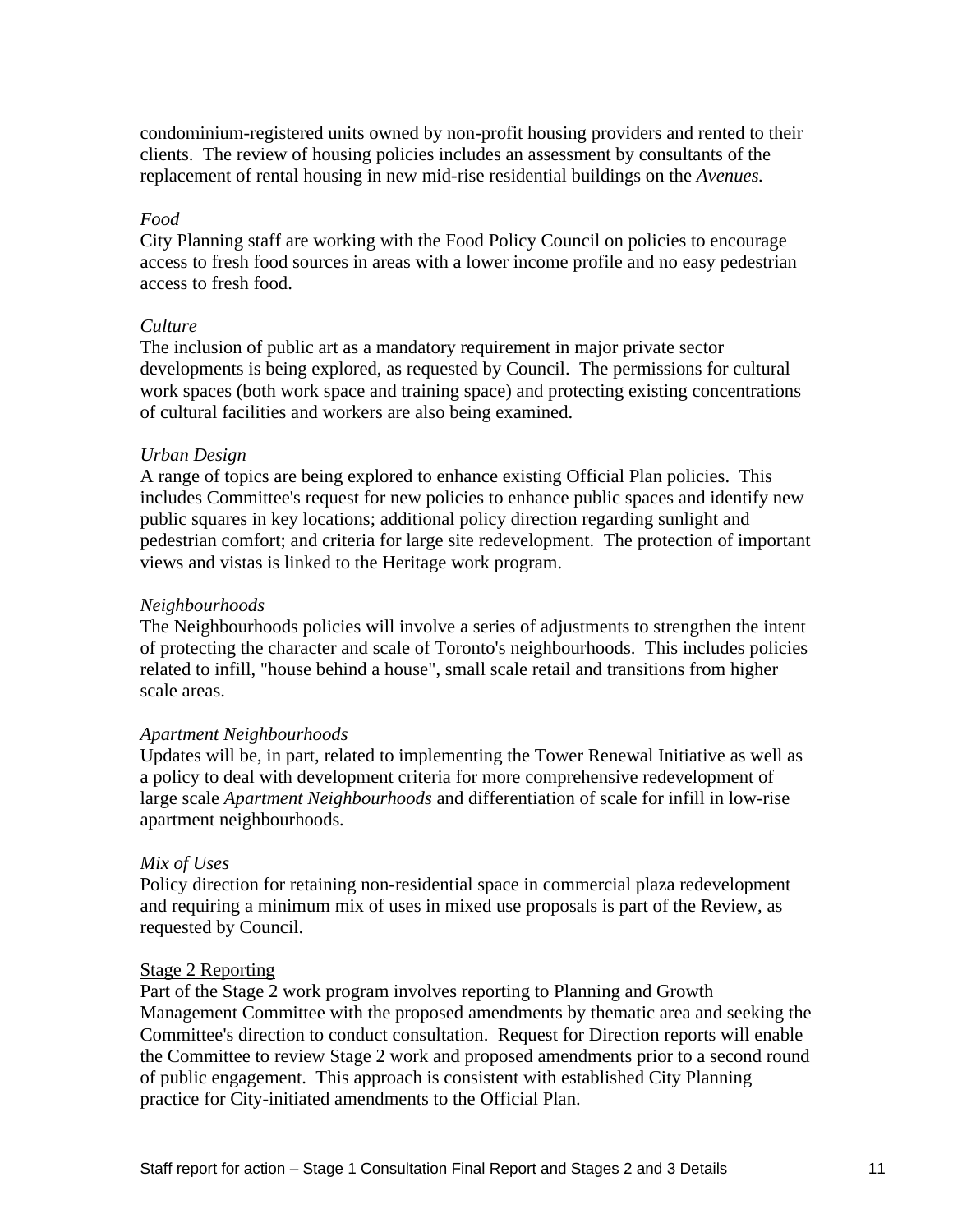Stage 2 Consultations

A second round of public engagement will occur to obtain feedback on potential changes to the Official Plan. Public engagement will include online and open house formats.

The *Planning Act* requires that amendments to the Official Plan under Section 26 have an open house where the amendments and material are available to the public. This report recommends holding an open house for each thematic area in Phase A (statutory) in Spring and Fall 2012. In Phase B (non-statutory) complementary thematic areas would be addressed in a single open house(s), where appropriate, in late 2012 and 2013.

A city-wide open house approach for thematic areas enables the public to attend open houses that are of interest to them and should help elicit detailed feedback on each thematic area. The Stage 1 Heritage Town Hall consultation successfully used a similar approach. These open houses would then set the stage for a series of thematic special meetings at Planning and Growth Management Committee covering the same topics.

The Reviews' website [\(www.toronto.ca/opreview](http://www.toronto.ca/opreview)) will also be used to solicit feedback during Stage 2.

## **Stage 3 of the Reviews**

Stage 3 of the Reviews involves reporting on recommended amendments to City Council. Section 26 of the *Planning Act* requires a special meeting of Council before adopting amendments arising from the Review. Notification of that meeting has to be published at least once a week in two separate weeks at least 30 days before the special meeting.Council has to have regard to any written submissions about what revisions may be required, and give any person who attends the special meeting an opportunity to be heard.

The City Solicitor advises that the *Planning Act*'s special meeting requirements can be addressed by a committee of Council under the delegation powers of the *City of Toronto Act*. Accordingly, this report recommends that Planning and Growth Management Committee hold special meetings for Phase A statutory thematic areas in Spring and Fall 2012, and special meetings for Phase B non-statutory thematic areas in late 2012 and 2013.

## **Next Steps**

Stage 1 consultations have helped identify thematic areas for future policy amendments. During Stage 2 this feedback coupled with findings from research on growth trends and studies on specific topics, such as heritage, will be used to prepare proposed policy amendments to the Official Plan followed by a report to Planning and Growth Management Committee requesting direction and a second round of consultation by thematic area. Stage 3 involves the Council decision-making process with required public meetings before the Planning and Growth Management Committee on statutory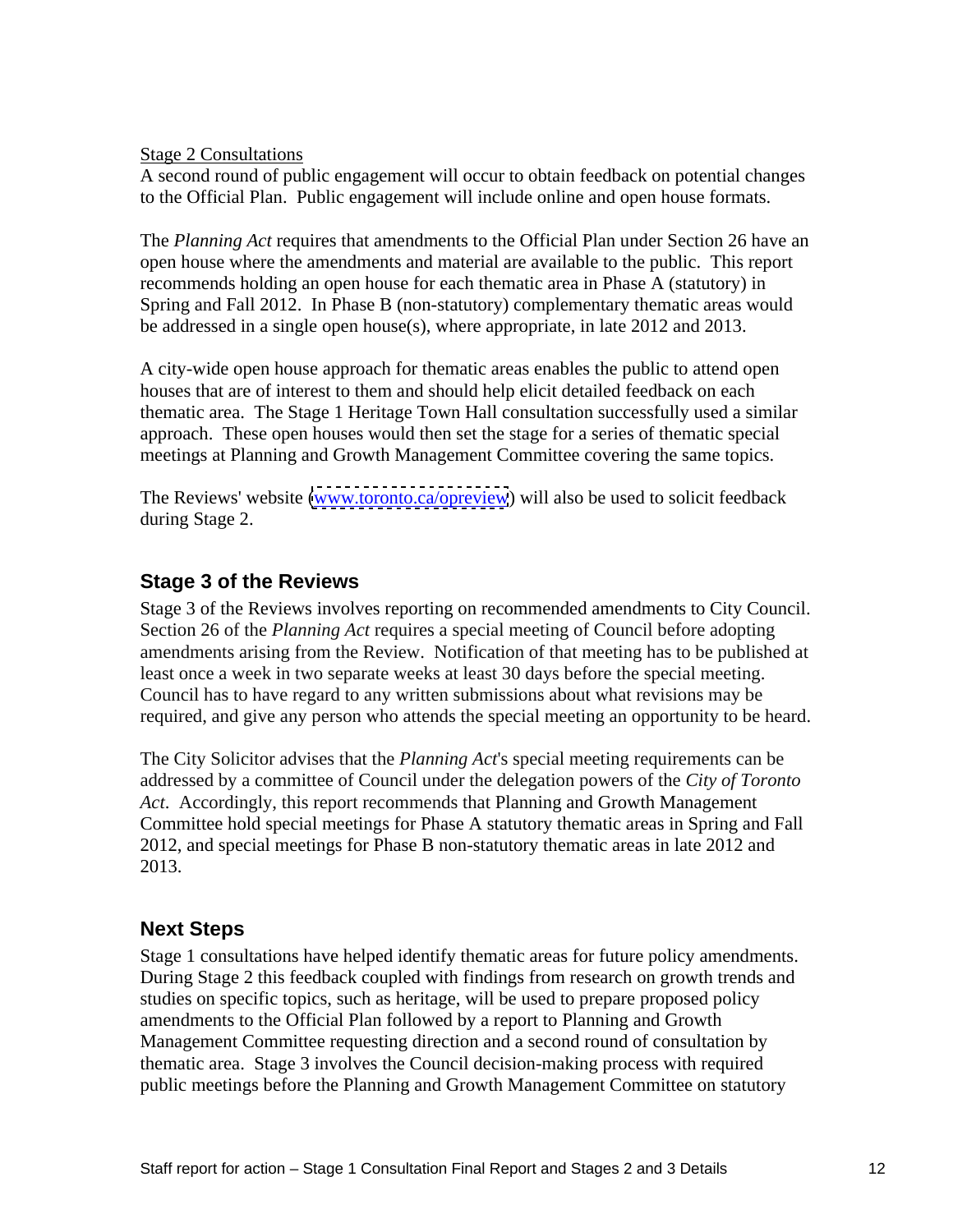matters proceeding in Spring and Fall 2012 followed by non-statutory matters. This should ensure an effective and manageable process for the Reviews.

## **CONTACT**

Kerri A. Voumvakis, Acting Director Policy and Research, City Planning Division Tel. 416-392-8148 E-mail: kvoumva@toronto.ca

## **SIGNATURE**

 $\overline{\phantom{a}}$  , we are the contract of the contract of the contract of the contract of the contract of the contract of the contract of the contract of the contract of the contract of the contract of the contract of the cont Gary Wright Chief Planner and Executive Director City Planning

## **ATTACHMENTS**

Attachment 1: Additional Stakeholder Feedback Attachment 2: Heritage Town Hall Attachment 3: Stage 1 "Fast Feedback" Survey Summary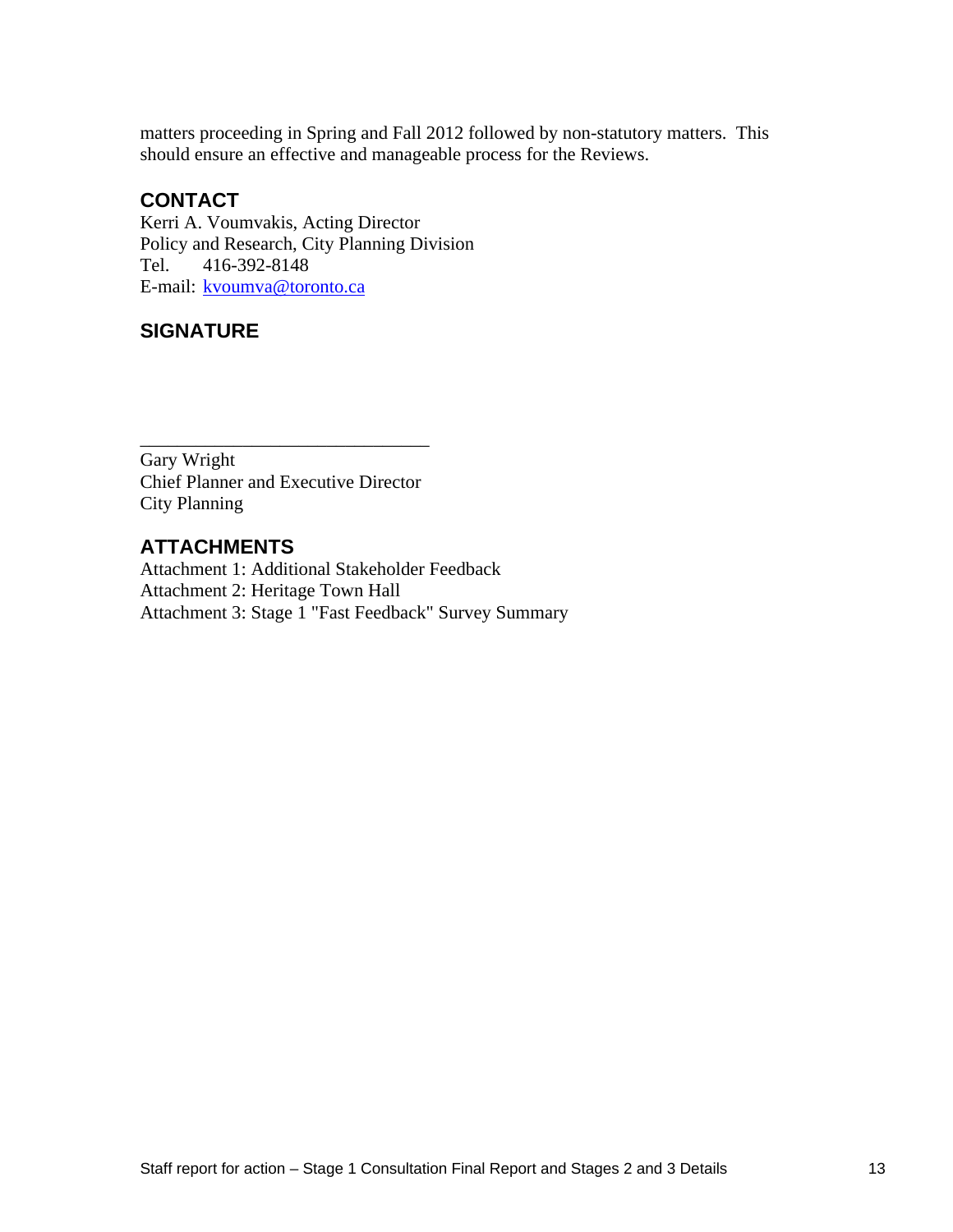#### **Attachment 1: Additional Stakeholder Feedback**

The following represents areas of feedback on the Official Plan provided in the latest stakeholder meetings.

- i) Faith Groups<br>
support for current Official Plan structure of permitting places of worship in every land use designation except for *Utility Corridors,* and *Parks and Open Space Areas*;
	- suggested that the proposed restriction in *Employment Areas* to sites on major streets and that also form the boundary needs to recognize existing places of worship, including acquired lands, and provide criteria that can be evaluated as part of a rezoning application for a proposed place of worship;
	- discussed the relationship of the Official Plan and the proposed new zoning bylaw regarding permissions for places of worship;
	- would like to see recognition that places of worship have various functions. Some are community hubs providing a range of services (e.g. daycare, counselling) while others provide shelters and retail functions;
	- concern about heritage designations (or potential) on the sale of surplus sites (impacting property values/revenues) as well as on the operation of existing places of worship (costs of restorations versus renovation);
	- would like to see better recognition that the value of places of worship for a congregation is tied to the act of worship not just the "bricks and mortar" of the building; the contract of the contract of the contract of the contract of the contract of the contract of the contract of the contract of the contract of the contract of the contract of the contract of the contract of the
	- would like to see enhanced consultation with the congregation and community around the heritage designation process;
	- identified the use of Section 37 and potential density transfers as mechanisms for generating funds for the restoration of heritage designated places of worship; and
	- acknowledged the importance of municipal grants for heritage restoration, particularly as the *Ontario Heritage Act* enables municipalities to designate without the owner's consent, and the idea of non-profit organizations being prioritized for heritage restoration incentives.

### ii) Province

- met with staff from the ministries of Municipal Affairs and Housing, Natural  $\bullet$ Resources, Environment, Infrastructure, Tourism and Culture, Transportation as well as Metrolinx;
- discussed various provincial matters including the status of the Provincial Policy Statement 2005 Review, Growth Plan conformity and Metrolinx's Big Move - the Regional Transportation Plan;
- discussed the Province's on-going review of the Official Plan's Special Policy Areas for protecting floodplains; and
- discussed how the regional transportation plan's policies (e.g. mobility hubs and intensification corridors) link to the Official Plan.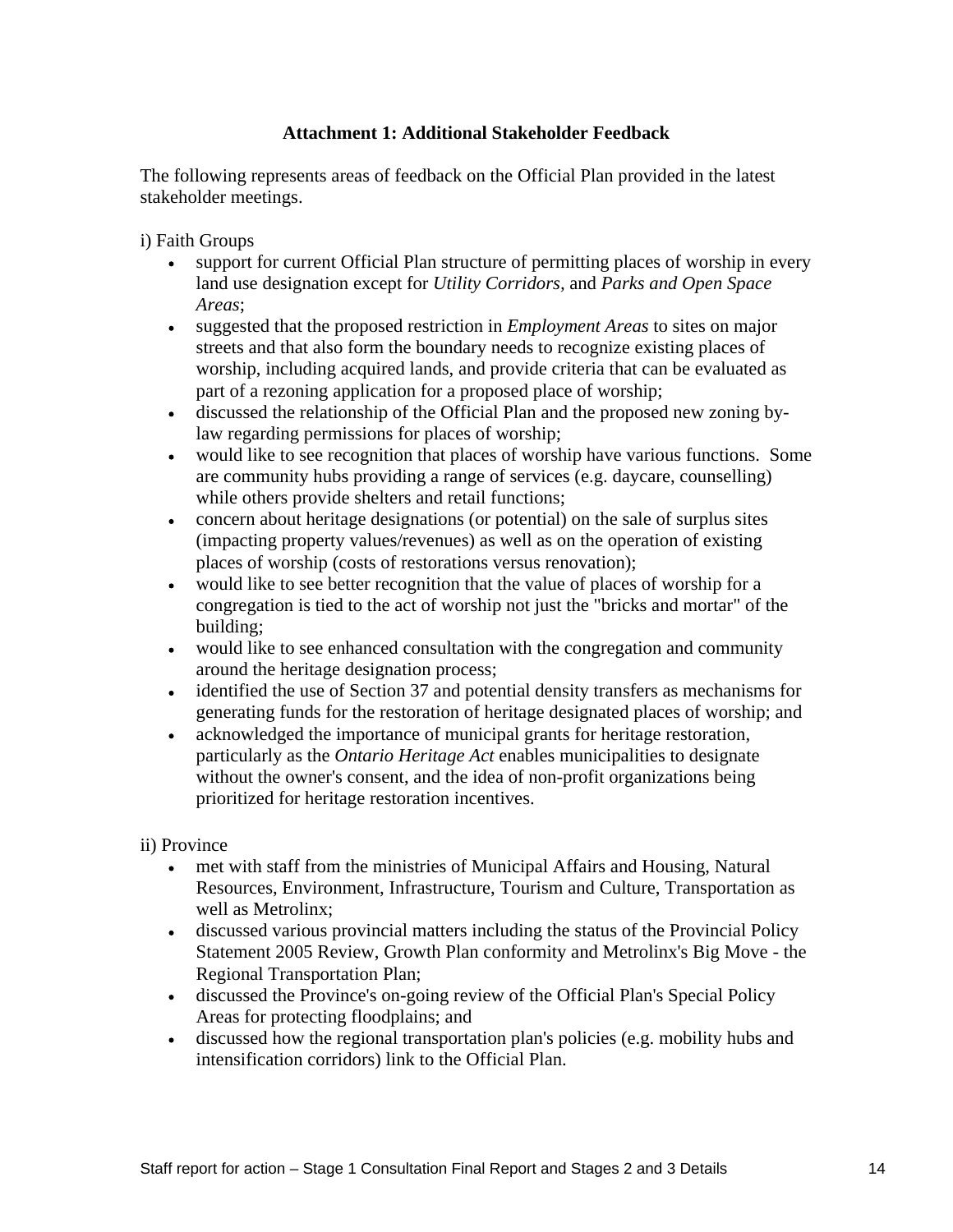iii) Toronto and Region Conservation Authority

- would like the Official Plan to include the Provincial Policy Statement definition of natural heritage system and implement the Rouge Park Plan and Greenbelt Plan;
- consider a separate policy with respect to shoreline protection; and
- discussed updating maps of environmentally significant areas and the current sidebar referencing TRCA.

iv) Toronto Women's City Alliance

- support the Official Plan policies to provide affordable housing and child care spaces and stressed the growing need to provide more units and space;
- would like to see stronger policies that emphasize public safety in the design of public spaces, buildings and transit;
- concern that increasing transportation costs, including transit, is hindering the mobility of lower income groups;
- interest in creating the right mix of uses including childcare spaces in neighbourhoods and flexible housing types to accommodate families and care givers; and
- would like to see monitoring that captures gender and socio-economic information, particularly in light of the cancellation of the Census long-form.

v) Toronto Cyclists Union

- would like to see implementation of the Regional Transportation Plan by putting the Regional standard for access to bicycling facilities in the Official Plan and adding a policy for bicycle-sharing programs;
- would like the Official Plan to include priorities for the creation of bike routes  $\bullet$ that: fill significant gaps in the existing on road and off-road bike routes to complete the network; lead to major trip generators such as universities, colleges, rapid transit and GO stations, Union Station and airports; and link with bicycle routes in adjacent municipalities and promote a regional bicycling network;
- suggested a policy to promote community bicycle parking hubs;
- suggested a policy to create physically separated bicycle lanes in rights-of-way with high vehicular traffic volumes/traffic speeds; and
- suggested investigating the use of the existing legislative framework to obtain widening of off-road bicycle routes.

#### vi) Aboriginal Groups

City staff and the heritage consultants met with representatives of the Six Nations, the Huron-Wendat and the Mississaugas of the New Credit; all of whom have cultural heritage and archaeological sites within the City of Toronto. Discussion focussed upon:

- $\bullet$ the need for stronger Official Plan policies outlining consultation with Aboriginal communities when their cultural heritage and archaeological sites are affected;
- the need for stronger protection and commemoration policies for their cultural heritage and archaeological sites; and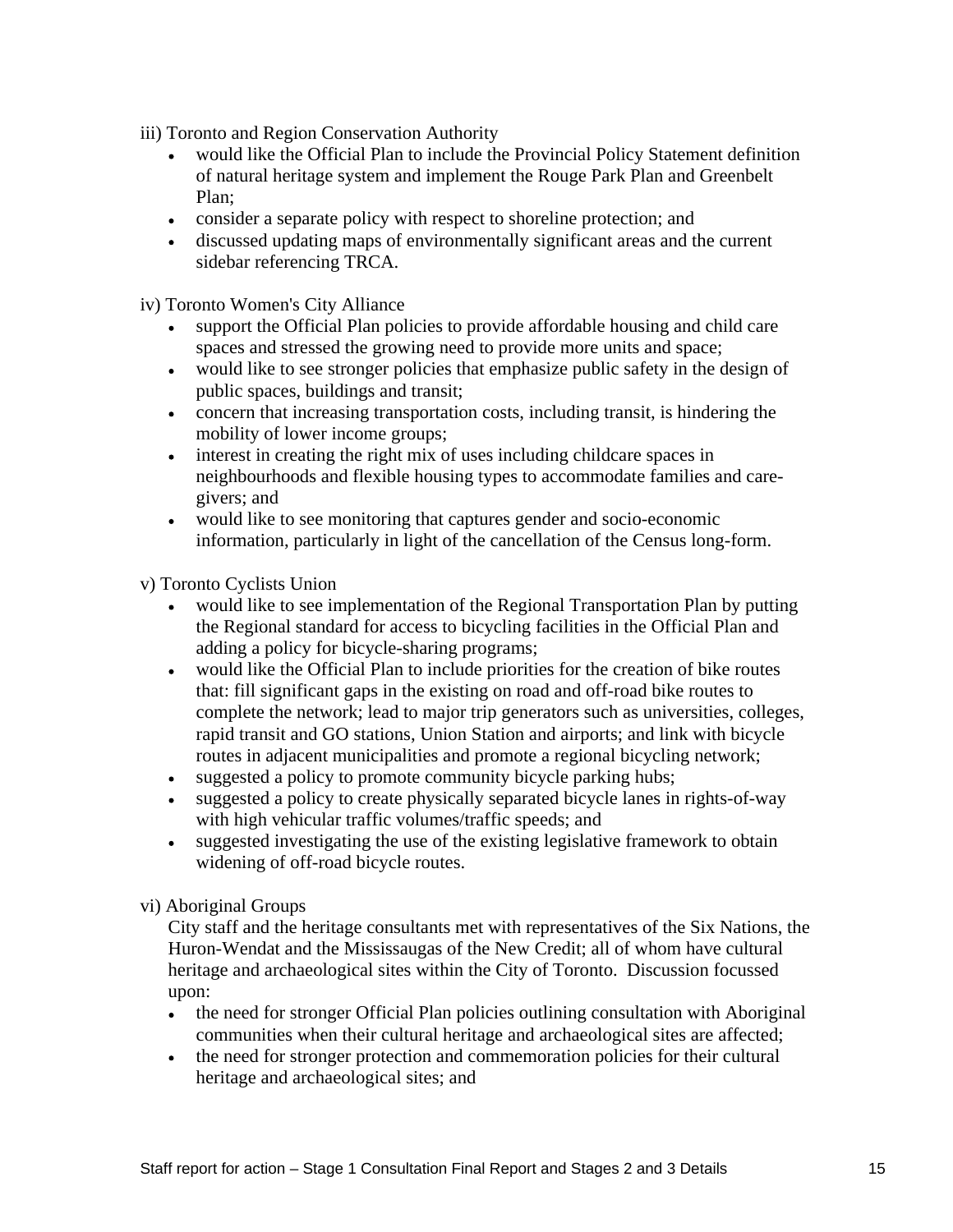• the need to protect Toronto's natural heritage areas where many of these sites are found.

vii) Design Review Panel

- would like to see important view corridors of buildings and cityscapes identified  $\bullet$ and policies around appropriate transition from important landmarks to surrounding areas;
- need to identify sunlight standards particularly in tall building context;
- concern about how to address areas where growth is not occurring and providing support for these areas including transit connectivity;
- would like to see additional policies around urban public health related to creating a walkable, liveable, accessible urban environment;
- interest in the connections between *Avenues* and mobility hubs, as well as certain areas/land use designations, such as *Apartment Neighbourhoods*, in need of regeneration along the *Avenues*;
- maintain strong policies to ensure open space and parks keep pace with growth  $\bullet$ particularly in the downtown, and are better designed for a range of users and uses;
- provide additional direction on the spaces between buildings; and
- would like to see strengthened sustainable transportation policies, such as bicycle infrastructure in hydro corridors.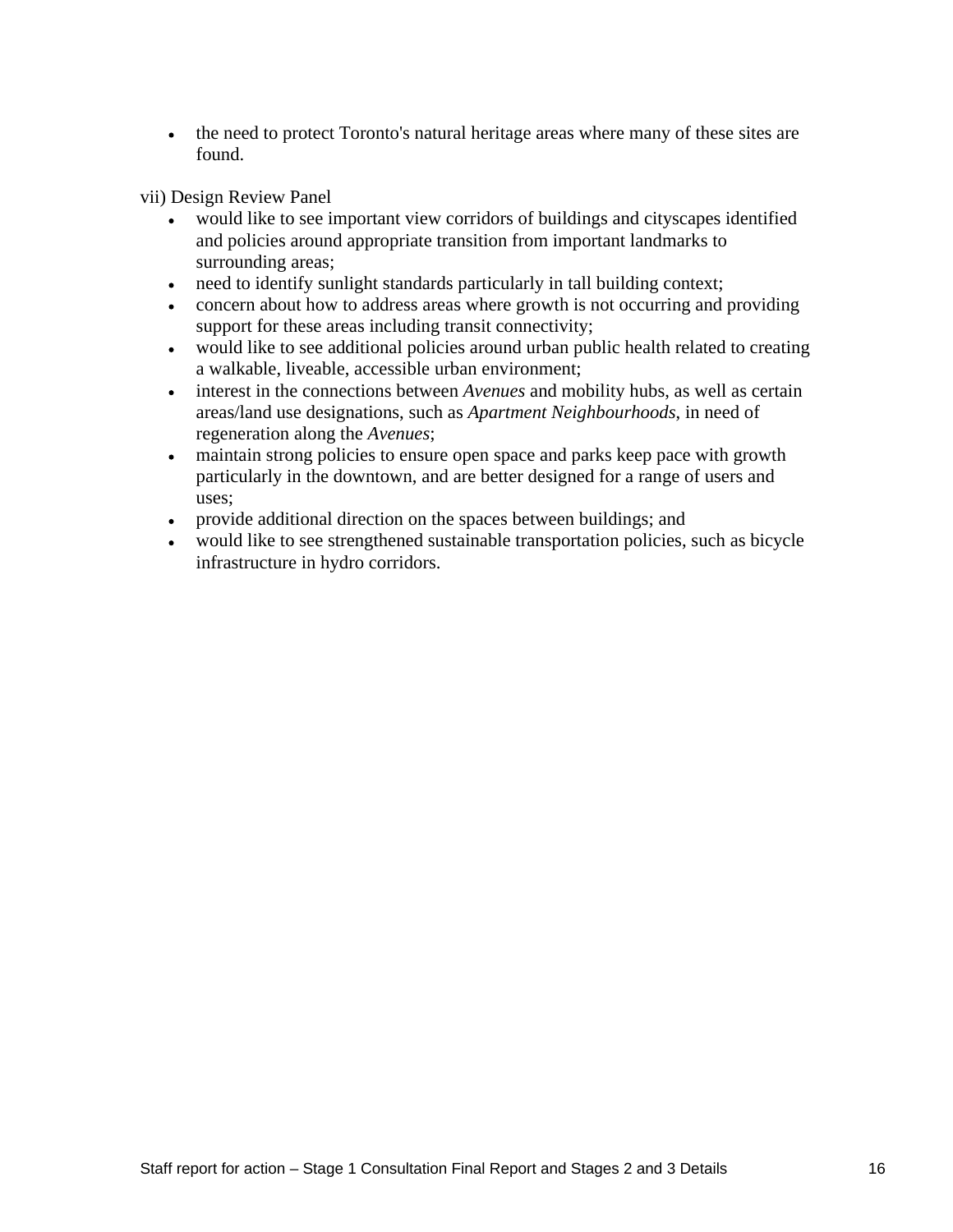#### **Attachment 2: Heritage Town Hall**

The Heritage Town Hall's facilitated discussion focussed upon the key elements of current Official Plan heritage policies that should be kept, key gaps and weaknesses in those policies and what additional policies may be required. Some of the matters raised included:

- the need for stronger policies reflecting the City's powers to conserve built heritage resources;
- the need to move forward the registry of listed and designated properties;
- the need to define key heritage terms in the Official Plan using existing and accepted Provincial definitions as the base;
- the need to define criteria and content for Heritage Conservation Districts;  $\bullet$
- the need to create policies protecting important heritage views and vistas;
- the loss of heritage buildings through recent intensification and tall building construction downtown;
- the need to recognize and protect the critical heritage resources outside of the downtown;
- the difficulty in integrating heritage effectively in new construction of tall buildings; the contract of the contract of the contract of the contract of the contract of the contract of the contract of the contract of the contract of the contract of the contract of the contract of the contract of the
- identification and protection of cultural heritage landscapes and important views and vistas;
- improvement of available heritage preservation incentives; and
- the need for greater early consultation with aboriginal communities to protect cultural heritage and archaeological sites.